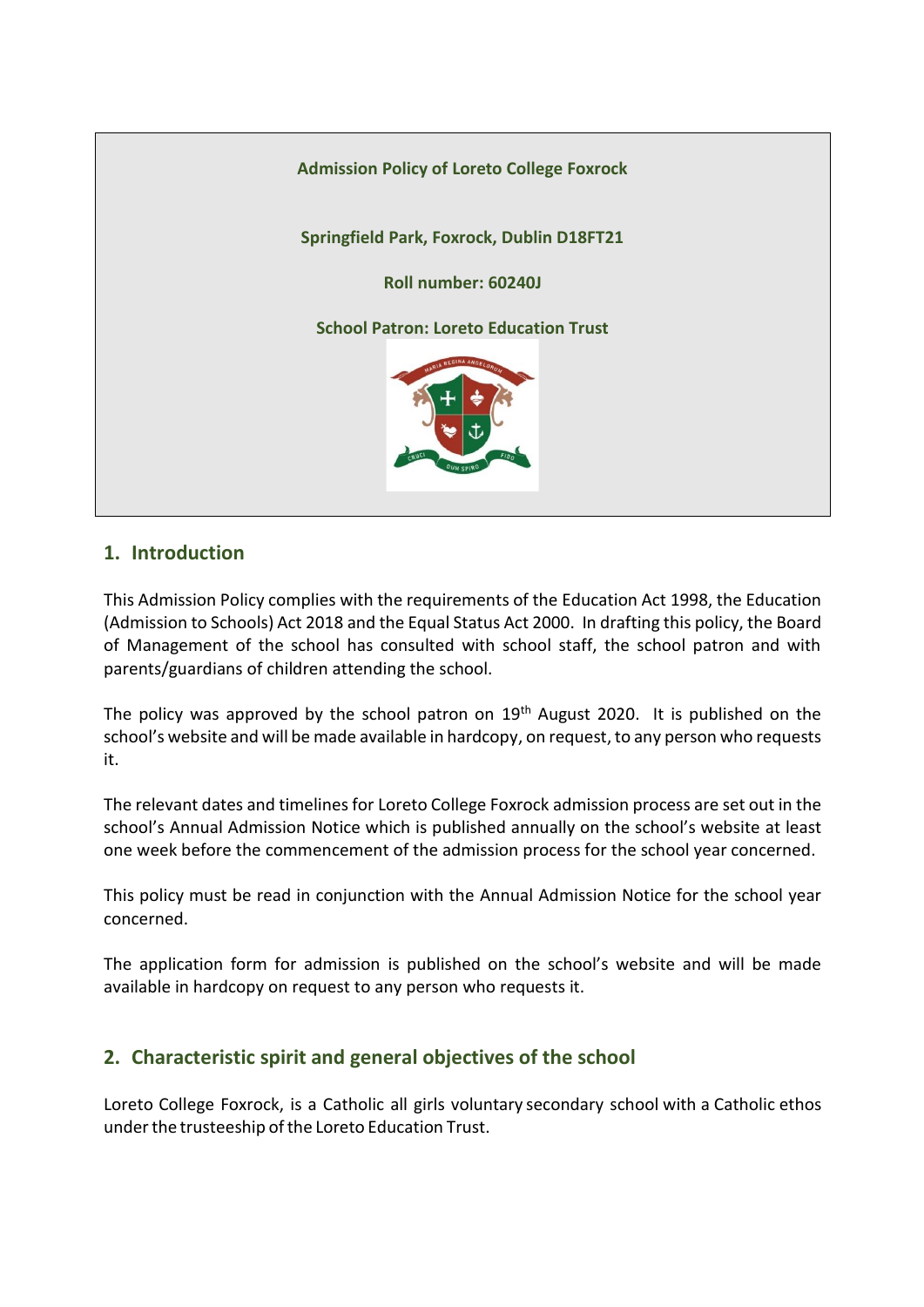Loreto schools seek to provide an education that affirms the innate dignity of every human being created in God's image, and fosters the full and harmonious development of each student, encompassing the intellectual, physical, cultural, moral and spiritual aspects in an environment of justice, freedom, sincerity, truth and joy.

The creation of a dynamic school community where every student is equally cherished and has a real sense of belonging is a priority in a Loreto school which draws its inspiration from Gospel values and the rich heritage passed on to us from Mary Ward and Teresa Ball<sup>1</sup>, and enshrined in our documents on Loreto Education, including *Kolkata Educational Guidelines for Loreto Schools, Continuing the Journey: A Loreto Education* and *A Mary Ward Schools' Compass.*

Students are encouraged to be reflective and discerning in the spirit of our Loreto and Ignatian tradition and continue to grow with integrity in the right relationship with God, with other people and the environment.

Our philosophy of holistic education places the person of the student at the centre of the educational enterprise which nurtures the student's capacity to "seek truth … to love what is good … to strive for excellence" (Teresa Ball) and joyfully engage with life-long self-directed learning in all its dimensions. In so doing, we are committed to preparing students to take their place in society as generous, confident, perceptive, well-informed, articulate and compassionate people ready to contribute to the common good.

Loreto schools welcome students of all faiths and of none while maintaining a Catholic ethos. Inter-faith and inter-cultural dialogue together with a spirit of inclusivity and the celebration of diversity are fostered in the school.

In harmony with our characteristic spirit and recognising that care of faith and education are fundamental to the Loreto tradition, Religious Education is central to our curriculum and the faith formation of Catholic students is supported by the school in accordance with the doctrines, practices and traditions of the Catholic Church<sup>2</sup>. Each student's spiritual life is expressed and deepened through prayer, ritual in the cycle of the liturgical year, reflection on the profound link between faith and justice and creative engagement with the dialogue of faith and life communicated in nature, in science and in the arts.

In accordance with S.15 (2) (b) of the Education Act, 1998 the Board of Management of Loreto College Foxrock shall uphold, and be accountable to the patron for so upholding, the characteristic spirit of the school as determined by the cultural, educational, moral, religious, social, linguistic and spiritual values and traditions which inform and are characteristic of the objectives and conduct of the school.

<sup>1</sup> The Institute of the Blessed Virgin Mary was founded in 1609 by Mary Ward and Teresa Ball brought this tradition which she named Loreto to Ireland in 1821.

<sup>&</sup>lt;sup>2</sup> The school provides religious education in accordance with the doctrines, practices, and traditions of the Roman Catholic Church, and/or such ethos and/or characteristic spirit as may be determined or interpreted from time to time by the Irish Episcopal Conference.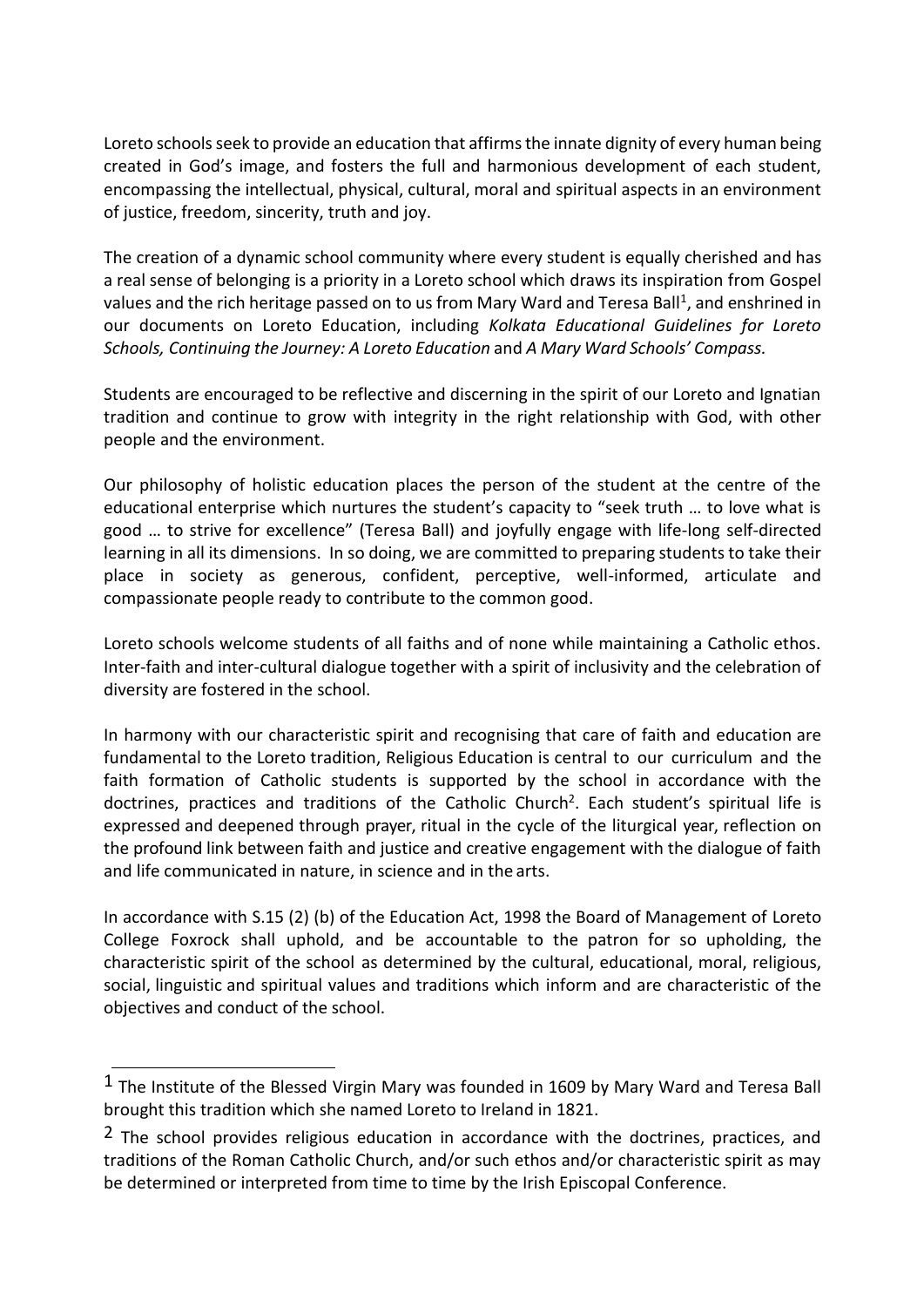#### **Loreto College Foxrock Mission Statement:**

*In the Spirit of Mary Ward, Loreto College Foxrock is a caring, enabling, learning community*  where staff and students work together with mutual respect to fulfil their God-given potential *with integrity, compassion and a sense of humour in the generous pursuit of a just world*.

## **3. Admission Statement**

Loreto College Foxrock will not discriminate in its admission of a student to the school on any of the following:

- (a) the gender ground of the student or the applicant in respect of the student concerned,
- (b) the civil status ground of the student or the applicant in respect of the student concerned,
- (c) the family status ground of the student or the applicant in respect of the student concerned,
- (d) the sexual orientation ground of the student or the applicant in respect of the student concerned,
- (e) the religion ground of the student or the applicant in respect of the student concerned,
- (f) the disability ground of the student or the applicant in respect of the student concerned,
- (g) the ground of race of the student or the applicant in respect of the student concerned,
- (h) the Traveller community ground of the student or the applicant in respect of the student concerned, or
- (i) the ground that the student or the applicant in respect of the student concerned has special educational needs

As per section 61 (3) of the Education Act 1998, 'civil status ground', 'disability ground', 'discriminate', 'family status ground', 'gender ground', 'ground of race', 'religion ground', 'sexual orientation ground' and 'Traveller community ground' shall be construed in accordance with section 3 of the Equal Status Act 2000.

Loreto College Foxrock is an all-girls school and does not discriminate where it refuses to admit a boy applying for admission to this school.

# **4. Admission of Students**

This school shall admit each student seeking admission except where –

- a) the school is oversubscribed (please see [Section 5](#page-3-0) below for further details)
- b) a parent/guardian of a student, when required by the Principal in accordance with section 23(4) of the Education (Welfare) Act 2000, fails to confirm in writing that the code of behaviour of the school is acceptable to him or her and that he or she shall make all reasonable efforts to ensure compliance with such code by the student

Loreto College Foxrock provides education exclusively for girls and may refuse to admit as a student a person who is not of the gender provided for by this school.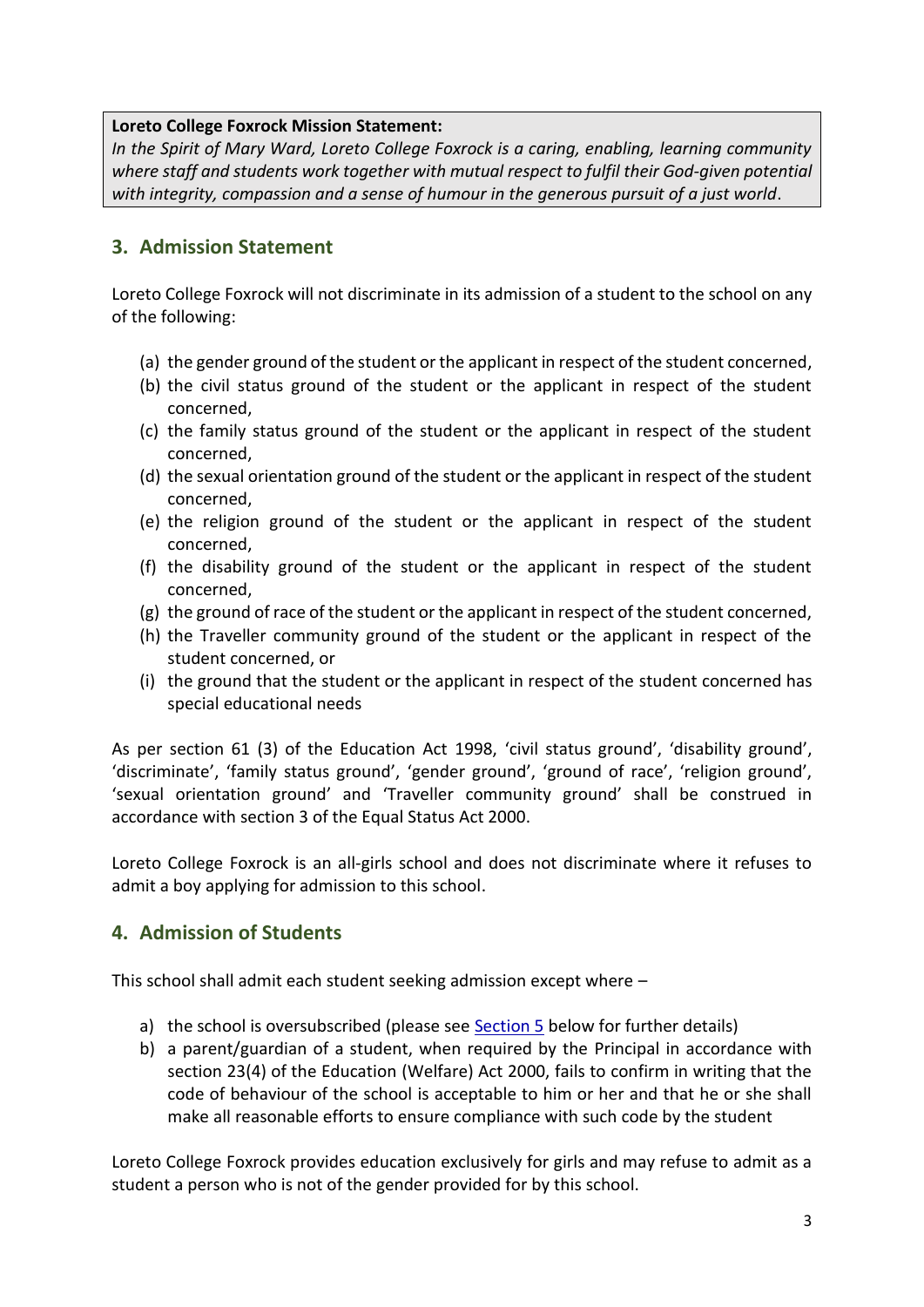# <span id="page-3-0"></span>**5. Oversubscription**

In the event that the school is oversubscribed, the school will, when deciding on applications for admission, apply the following selection criteria in the order listed below to those applications that are received within the timeline for receipt of applications as set out in the school's annual admission notice:

### **Category 1:**

Sisters of current pupils in the school.

### **Category 2:**

Sisters of eligible past pupils of the school. Eligible past pupils are past pupils of the school who have completed 5<sup>th</sup> and 6<sup>th</sup> year in Loreto College Foxrock.

### **Category 3:**

Daughters or Granddaughters of eligible past pupils of the school. Eligible past pupils are those who have completed  $5<sup>th</sup>$  and  $6<sup>th</sup>$  year in Loreto College Foxrock. The maximum number of places that may be offered in this category is 25% of the available places as set out in the school's admissions notice for the relevant school year. If the number of applicants exceeds 25% of the available places, the places will be allocated by lottery. Any such lottery will be independently witnessed. Those who are unsuccessful in this category will be placed in categories 4, 5, 6 & 7, whichever is deemed applicable.

### **Category 4:**

Daughters of eligible employees. Eligible employees are defined as those non casual employees who have been in the employment of the school for at least 6 months and who are reasonably expected to be still in the school's employment at the time their daughter commences in Loreto College Foxrock.

### **Category 5:**

Students of the following Feeder schools:

- Carysfort National School, Convent Road, Blackrock, Co Dublin
- Holy Trinity National School, Glencairn, Leopardstown, Dublin 18
- Monkstown Park Junior School, Upper Mounttown Road, Dun Laoghaire, Co Dublin
- Our Lady of Mercy Convent School, Rosemount Terrace, Booterstown, Co Dublin
- Our Lady of the Wayside NS, Ballybetagh Road, Kilternan, Dublin 18
- St Anne's National School, Stonebridge Road, Shankill, Dublin 18
- St Brigid's Girls School, The Park, Cabinteely, Dublin 18
- St Joseph's National School, Tivoli Road, Dun Laoghaire, Co Dublin
- St Patrick's GNS, Foxrock Avenue, Foxrock, Dublin 18

### **Category 6:**

All other applicants

In the event that there are two or more students tied for a place or places in any of the selection criteria categories above (the number of applicants exceeds the number of remaining places), those places will be allocated by an independently witnessed lottery.

### **Please note:**

Regarding **Admissions for August 2022**: Declaration of Interest forms were issued but places were not offered prior to February 2020. Places will be offered according to this admissions policy in autumn 2021.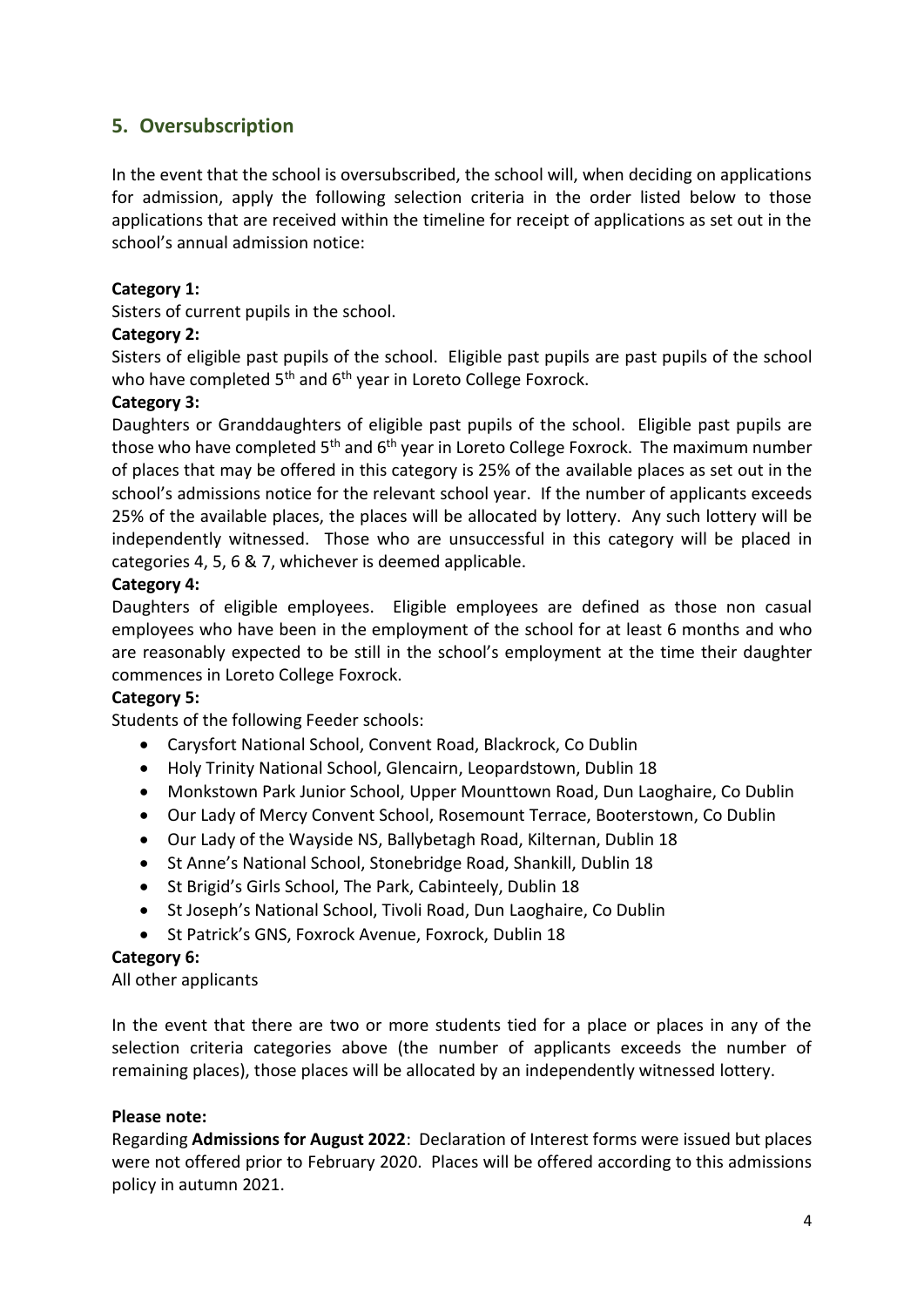# **6. What will not be considered or taken into account**

In accordance with section 62(7)(e) of the Education Act, the school will not consider or take into account any of the following in deciding on applications for admission or when placing a student on a waiting list for admission to the school:

- (a) a student's academic ability, skills or aptitude;
- (b) the occupation, financial status, academic ability, skills or aptitude of a student's parents/guardians
- (c) a requirement that a student, or his or her parents/guardians, attend an interview, open day or other meeting as a condition of admission;
- (d) a student's connection to the school by virtue of a member of his or her family attending or having previously attended the school; other than

(1) siblings of an eligible student attending or having attended the school as outlined in categories 1 and 2 and

(2) parents/guardians or grandparents of an eligible student having attended the school, up to a maximum of 25% of the available spaces as set out in the school's annual admissions notice as outlined in category 3.

(e) the date and time on which an application for admission was received by the school, subject to the application being received at any time during the period specified for receiving applications set out in the annual admission notice of the school for the school year concerned and subject to the school making offers based on existing waiting lists (up until  $31<sup>st</sup>$  January 2025 only).

## **7. Decisions on applications**

All decisions on applications for admission to Loreto College Foxrock will be based on the following:

- The school's admission policy
- The school's Annual Admission Notice (where applicable)
- The information provided by the applicant in the school's official application form received during the period specified in the Annual Admission Notice for receiving applications

(Please see [section 13](#page-7-0) below in relation to applications received outside of the admissions period and [section 14](#page-7-1) below in relation to applications for places in years other than the intake group.)

Selection criteria that are not included in the school's admission policy will not be used to make a decision on an application for a place in this school.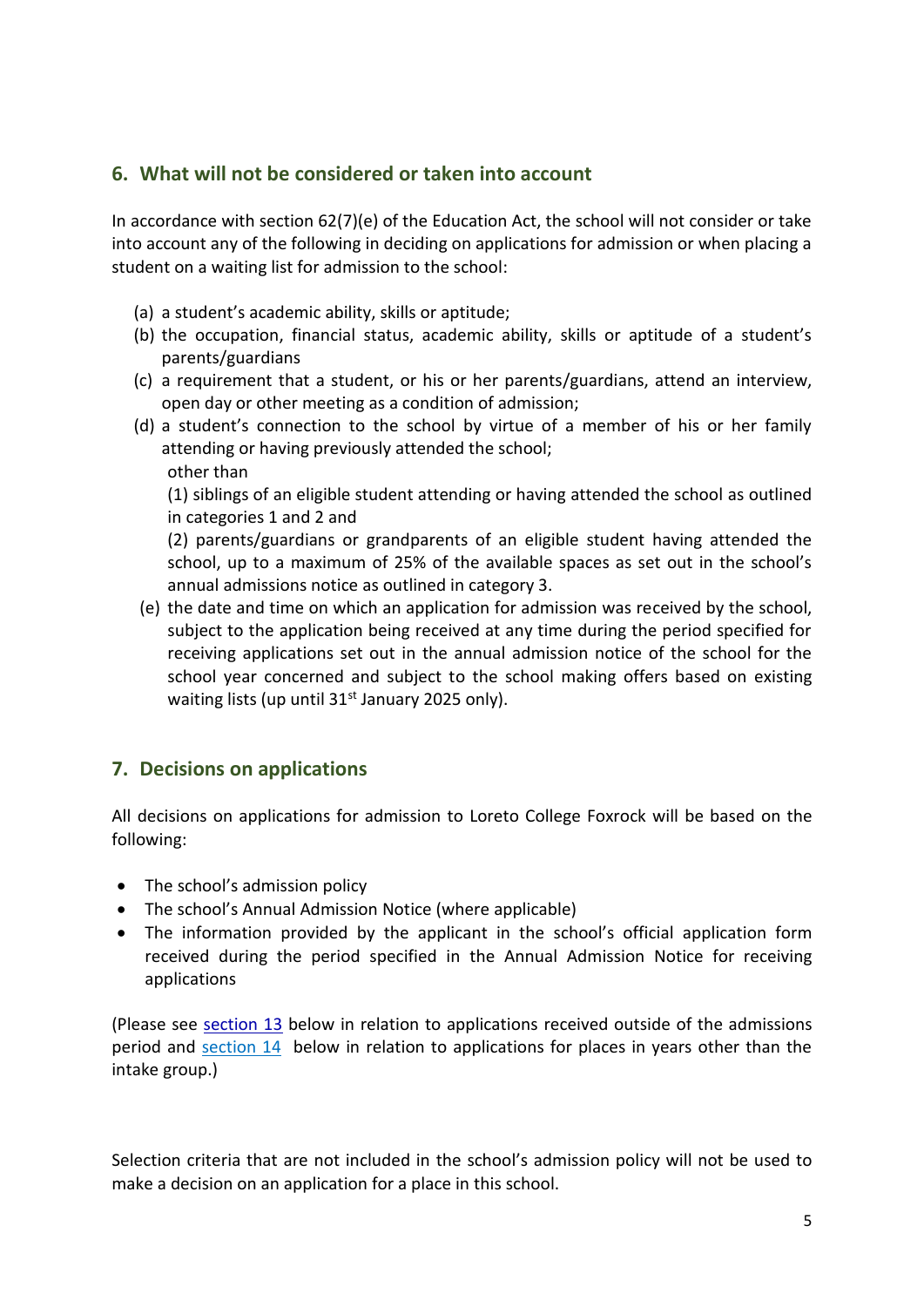# **8. Notifying applicants of decisions**

Applicants will be informed in writing as to the decision of the school, within the timeline outlined in the Annual Admissions Notice.

If a student is not offered a place in this school, the reasons why they were not offered a place will be communicated in writing to the applicant, including, where applicable, details of the student's ranking against the selection criteria and details of the student's place on the waiting list for the school year concerned.

Applicants will be informed of the right to seek a review/right of appeal of the school's decision (see [section 16](#page-9-0) below for further details).

# **9. Acceptance of an offer of a place by an applicant**

Acceptance of an offer of a place in Loreto College Foxrock must be confirmed in writing, along with the payment of a non-refundable deposit. Deposits are set against the fee for the forthcoming school year. The timeframe for written acceptance and the sum to be paid as a deposit will be specified in the Annual Admission Notice.

In accepting an offer of admission from Loreto College Foxrock, you must indicate —

(i) whether or not you have accepted an offer of admission for another school or schools. If you have accepted such an offer, you must also provide details of the offer or offers concerned and

(ii) whether or not you have applied for and awaiting confirmation of an offer of admission from another school or schools, and if so, you must provide details of the other school or schools concerned.

# **10. Circumstances in which offers may not be made or may be withdrawn**

An offer of admission may not be made or may be withdrawn by Loreto College Foxrock where:

- (i) it is established that information contained in the application is false or misleading.
- (ii) an applicant fails to confirm acceptance of an offer of admission on or before the date set out in the Annual Admission Notice of the school or fails to pay the deposit at the time set out in the Annual Admissions Notice.
- (iii) the parent/guardian of a student, when required by the Principal in accordance with section 23(4) of the Education (Welfare) Act 2000, fails to confirm in writing that the code of behaviour of the school is acceptable to him or her and that he or she shall make all reasonable efforts to ensure compliance with such code by the student; or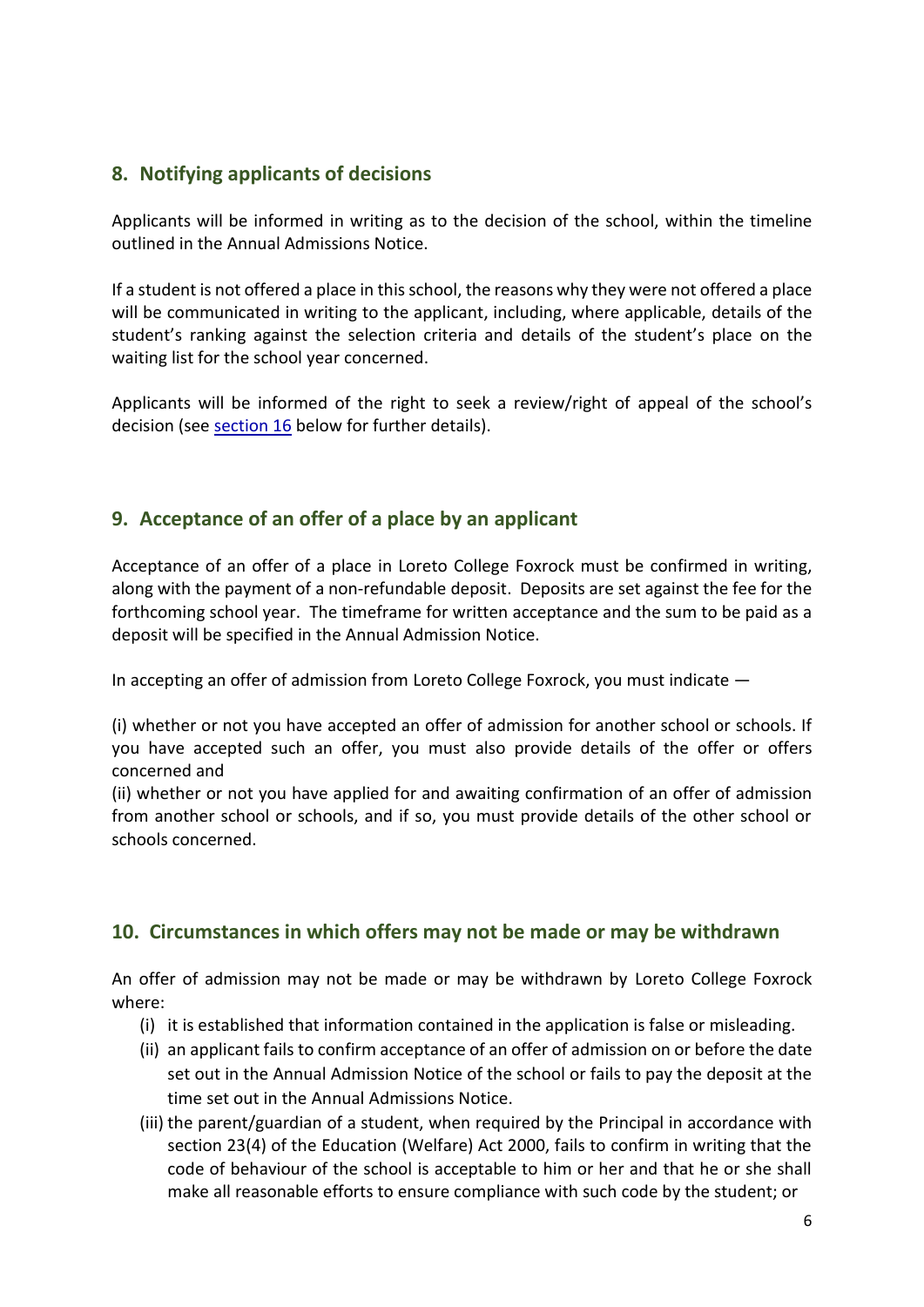- (iv) an applicant has failed to comply with the requirements of 'acceptance of an offer' as set out in [section 9](#page-7-2) above.
- (v) The Board of Management has a duty of care to ensure as far as practicable the health and safety of the students and staff of the school. In addition, the Board of Management is required under section 15(1) of the Education Act 1998 to provide, or cause to be provided, an appropriate education for each student at the school for which that Board has responsibility.

*'An application for admission may be refused, therefore, where the admission of the applicant would pose a significant risk to the health and safety of the applicant or students and staff of the school, or risk significantly interfering with the right of other students to an appropriate education.'*

# <span id="page-6-0"></span>**11. Sharing of Data with other schools**

Applicants should be aware that section 66(6) of the Education (Admission to Schools) Act 2018 allows for the sharing of certain information between schools in order to facilitate the efficient admission of students. Section 66(6) allows a school to provide a patron or another Board of Management with a list of the students in relation to whom;

- (i) An application for admission to the school has been received
- (ii) An offer of admission to the school has been made
- (iii) An offer of admission to the school has been accepted

The list may include the following:

- (i) The date on which an application for admission was received by the school;
- (ii) The date on which an offer of admission was made by the school;
- (iii) The date on which an offer of admission was accepted by an applicant;

## **12. Waiting list in the event of oversubscription**

In the event of there being more applications to the school year concerned than places available, a waiting list of students whose applications for admission to Loreto College Foxrock were unsuccessful due to the school being oversubscribed will be compiled and will remain valid for the school year in which admission is being sought.

Placement on the waiting list of Loreto College Foxrock is in the order of priority assigned to the students' applications after the school has applied the selection criteria in accordance with this admission policy.

Offers of any subsequent places that become available for and during the school year in relation to which admission is being sought will be made to those students on the waiting list, in accordance with the order of priority in relation to which the students have been placed on the list.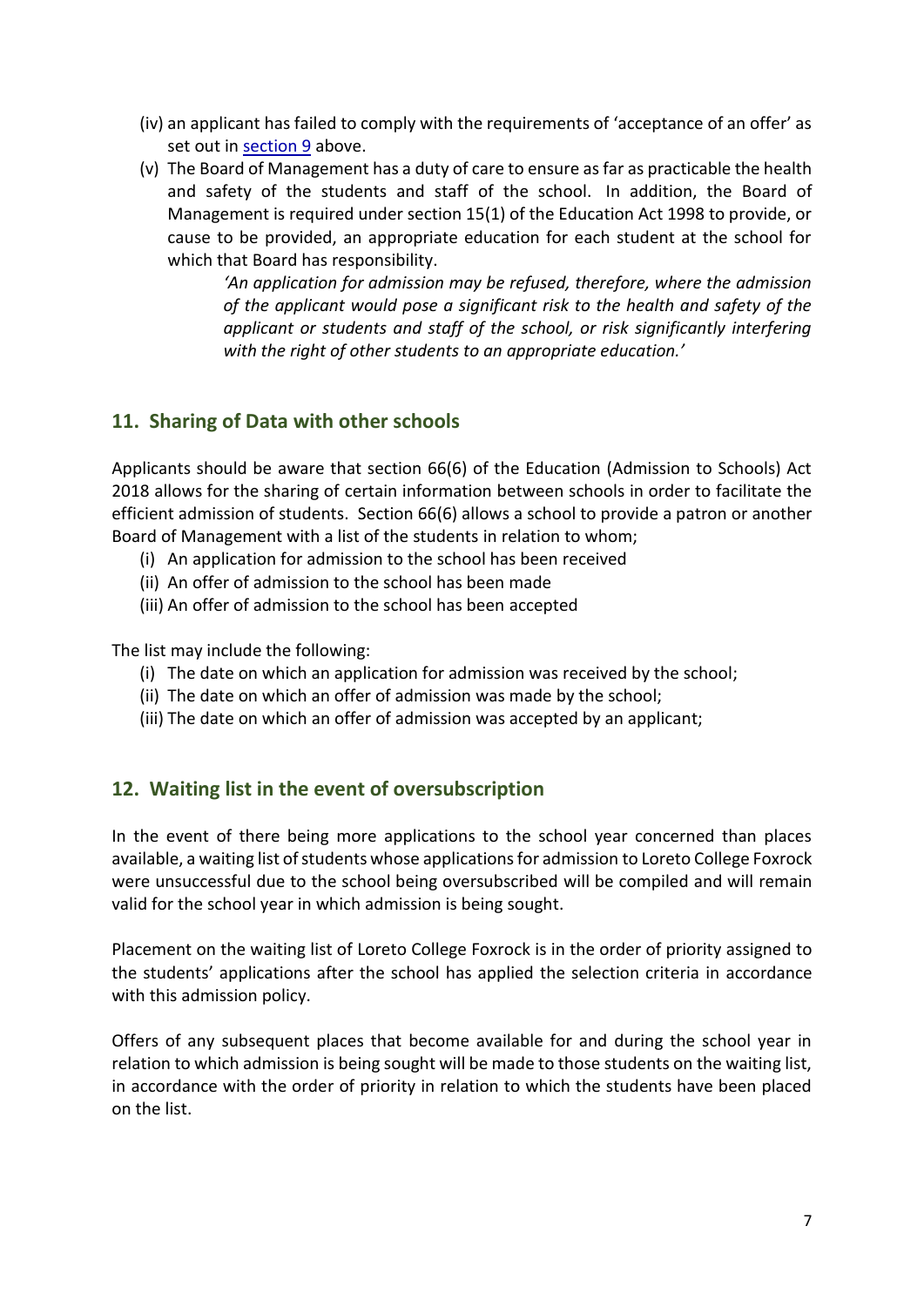## <span id="page-7-0"></span>**13. Late Applications**

All applications for admission received after the closing date as outlined in the annual admission notice will be considered and decided upon in accordance with the school's admissions policy, the Education Admissions to School Act 2018 and any regulations made under that Act.

Late applicants will be notified of the decision in respect of their application not later than three weeks after the date on which the school received the application. Late applicants will be offered a place if there is a place available. In the event that there is no place available, the name of the applicant will be added to the waiting list.

# <span id="page-7-1"></span>**14. Procedures for admission of students to a year group other than first year and for admission of students during the school year**

Where parents/guardians wish to make an application for their daughter to a year group other than First Year or during the school year, they should in the first instance fill in an Application Form. An offer of a place can only be made if there is space in the year group in question. A decision on whether a place can be offered will be conveyed to the parents/guardians within 21 days of the initial application.

Applications made for a place in Transition Year or Fifth Year in the forthcoming academic year cannot be offered until the Principal has established the number of available spaces in each of these year groups, which will depend, in turn, on the number of existing Third Year students who progress to either year group. Such applications will be placed on a waiting list, according to the admission criteria, until the number of available places in the relevant year group has been established by the Principal.

Before accepting the offer of a place in the school the parents/guardians and their daughter are strongly advised to attend a meeting with the Principal and/or Deputy Principal to ascertain whether there is a place available in the particular subject classes required by their daughter. The fact that there may be a space in a year group would not automatically mean that there is a place available in a particular subject class at the level required by the student. This is because class size is limited in certain subjects. For this reason parents/guardians and their daughter are strongly recommended to attend a meeting with the Principal and/or Deputy Principal to ensure that a transfer to the school would be in the best interests of their daughter given the curricular provision, subject choices/levels and facilities available at the time.

#### <span id="page-7-2"></span>**Acceptance of an offer of a place by an applicant to a year group other than First Year or during the school year:**

The parents/guardians must confirm their acceptance in writing of an offer of a place within two weeks of the date of the offer of a place.

In accepting an offer of admission from Loreto College Foxrock, the parents/guardians must indicate —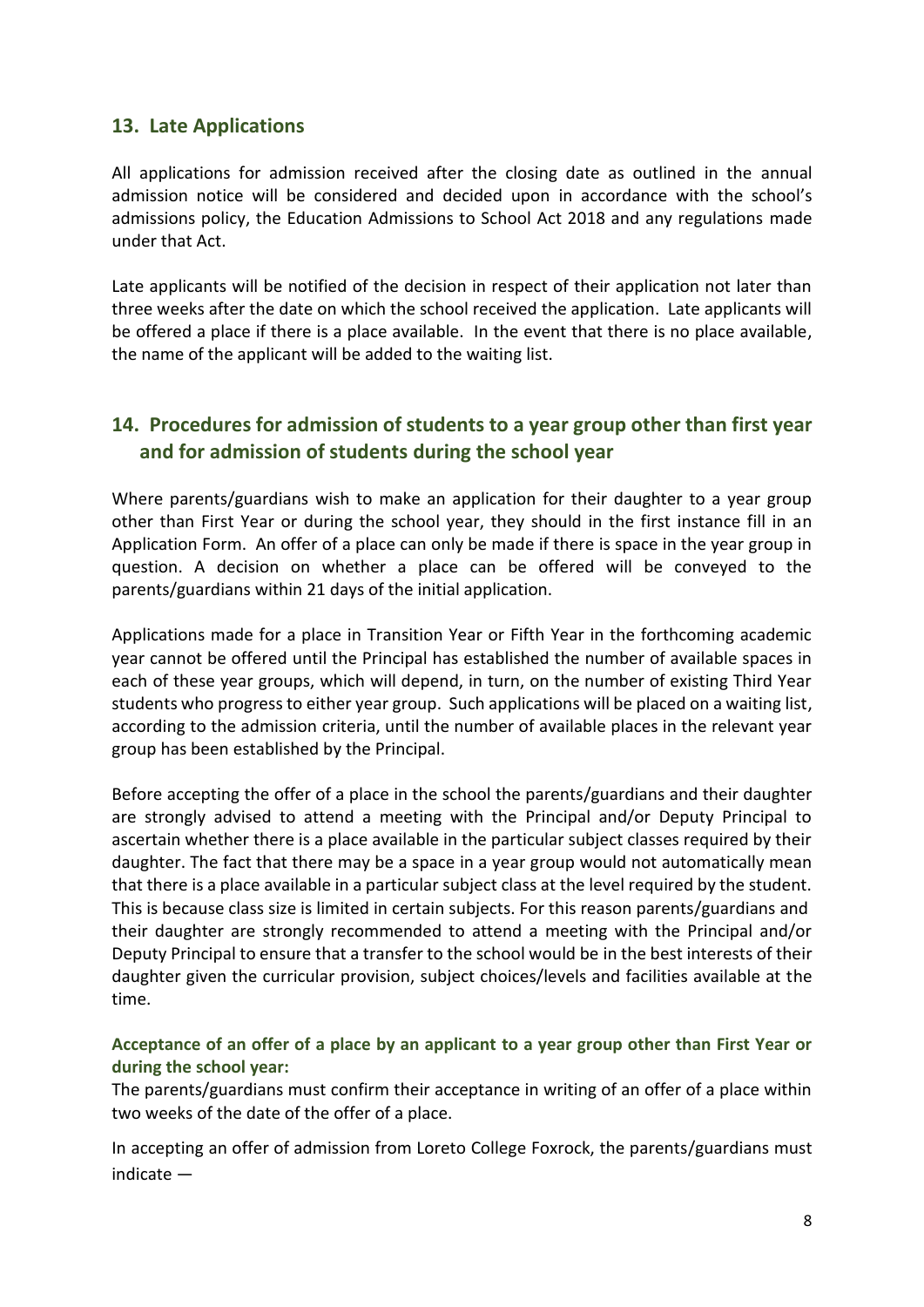(i) whether or not they have accepted an offer of admission for another school or schools. If they have accepted such an offer, they must also provide details of the offer or offers concerned and

(ii) whether or not they have applied for and awaiting confirmation of an offer of admission from another school or schools, and if so, they must provide details of the other school or schools concerned.

Parents/Guardians should be aware that failure to disclose this information on the acceptance of a place may lead to an offer being withdrawn by the school.

**Circumstances in which offers of a place in a year group other than First Year or during the school year may not be made or may be withdrawn:**

An offer of admission may not be made or may be withdrawn by Loreto College Foxrock where:

- (i) it is established that information contained in the application is false or misleading;
- (ii) an applicant fails to confirm acceptance of an offer of admission within two weeks of the date of the offer of a place;
- (iii) the parent/guardian of a student, when required by the Principal in accordance with section 23(4) of the Education (Welfare) Act 2000, fails to confirm in writing that the Code of Behaviour of the school is acceptable to him or her and that he or she shall make all reasonable efforts to ensure compliance with such code by the student;
- (iv) an applicant has failed to comply with the requirements of 'acceptance of an offer' as set out above;
- (v) the admission of the applicant would pose a significant risk to the health and safety of the applicant or students and staff of the school, or risk significantly interfering with the right of other students to an appropriate education. The Board of Management has a duty of care to ensure as far as practicable the health and safety of the students and staff of the school. In addition, the Board of Management is required under section 15(1) of the Education Act 1998 to provide, or cause to be provided, an appropriate education for each student at the school for which that board has responsibility; or
- (vi) the application is made for a place in Transition Year or Fifth Year in the forthcoming academic year before the Principal has established the number of available spaces in each of these year groups, which will depend on the number of existing Third Year students who progress to either year.

#### **Oversubscription to the year group other than First Year:**

In the event of there being more applications to the year group other than First Year than places available, a waiting list of students, whose application for admission to the particular year group has been refused, will be compiled and will remain valid for the school year in which admission is being sought.

Placement on the waiting list will be in the order of priority assigned to the students' applications after the school has applied the selection criteria in accordance with this admission policy see  $Section 5$  $Section 5$  above. In the unlikely event that there are two or more students tied for a place or places in any of the selection criteria categories set out in [Section](#page-3-0)  [5](#page-3-0) above, then the position on the waiting list (for places in a year group other than First year) will be determined by a lottery process overseen by the Principal and Deputy Principal.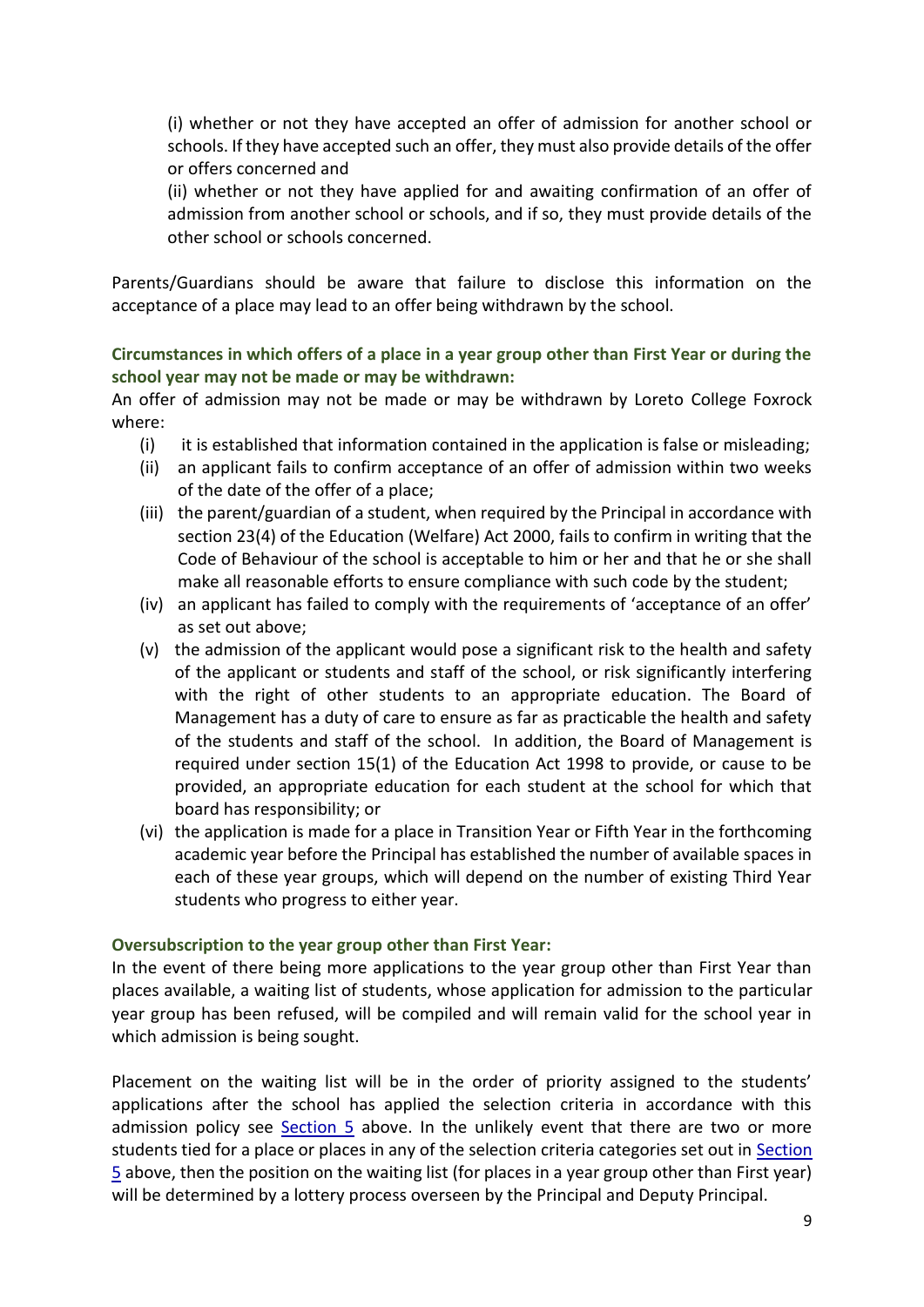Offers of any subsequent places in the year group other than First Year that become available during the school year will be made to those students on the waiting list, in accordance with the order of priority in relation to which the students have been placed on the list.

#### **Sharing of Data with other schools:**

Applicants should note that the provisions of [Section 11](#page-6-0) above relating to the sharing of data with other schools will apply in all cases where an application is made to a year group other than First Year or during the school year.

## **15. Arrangements regarding students not attending religious instruction**

Religious Education is provided in this school in such a way that all students whether of a particular religious affiliation or none can freely and actively participate in classes.

A parent/guardian of a student, or a student who has reached the age of 18, who wishes to attend Loreto College Foxrock without attending religious instruction should make a written request to the Principal. A meeting will be then be arranged with the parent(s)/guardian(s) or the student, as the case may be, to discuss how the request may be accommodated by the school.

Where specific denominational activities occur, (e.g. Liturgies), students may choose not to attend and are provided with the opportunity to engage in learning from a text from their own faith or a philosophical text as agreed with their RE teacher in line with the school's Religious Education policy.

These arrangements will not result in a reduction in the school day of such students.

# <span id="page-9-0"></span>**16. Reviews/appeals**

### **Review of decisions by the Board of Management**

The parent/guardian of the student, or in the case of a student who has reached the age of 18 years, the student, may request the Board to review a decision to refuse admission. Such requests must be made in accordance with Section 29C of the Education Act 1998.

The timeline within which such a review must be requested and the other requirements applicable to such reviews are set out in the procedures determined by the Minister under section 29B of the Education Act 1998 which are published on the website of the Department of Education and Skills.

The Board will conduct such reviews in accordance with the requirements of the procedures determined under Section 29B and with section 29C of the Education Act 1998.